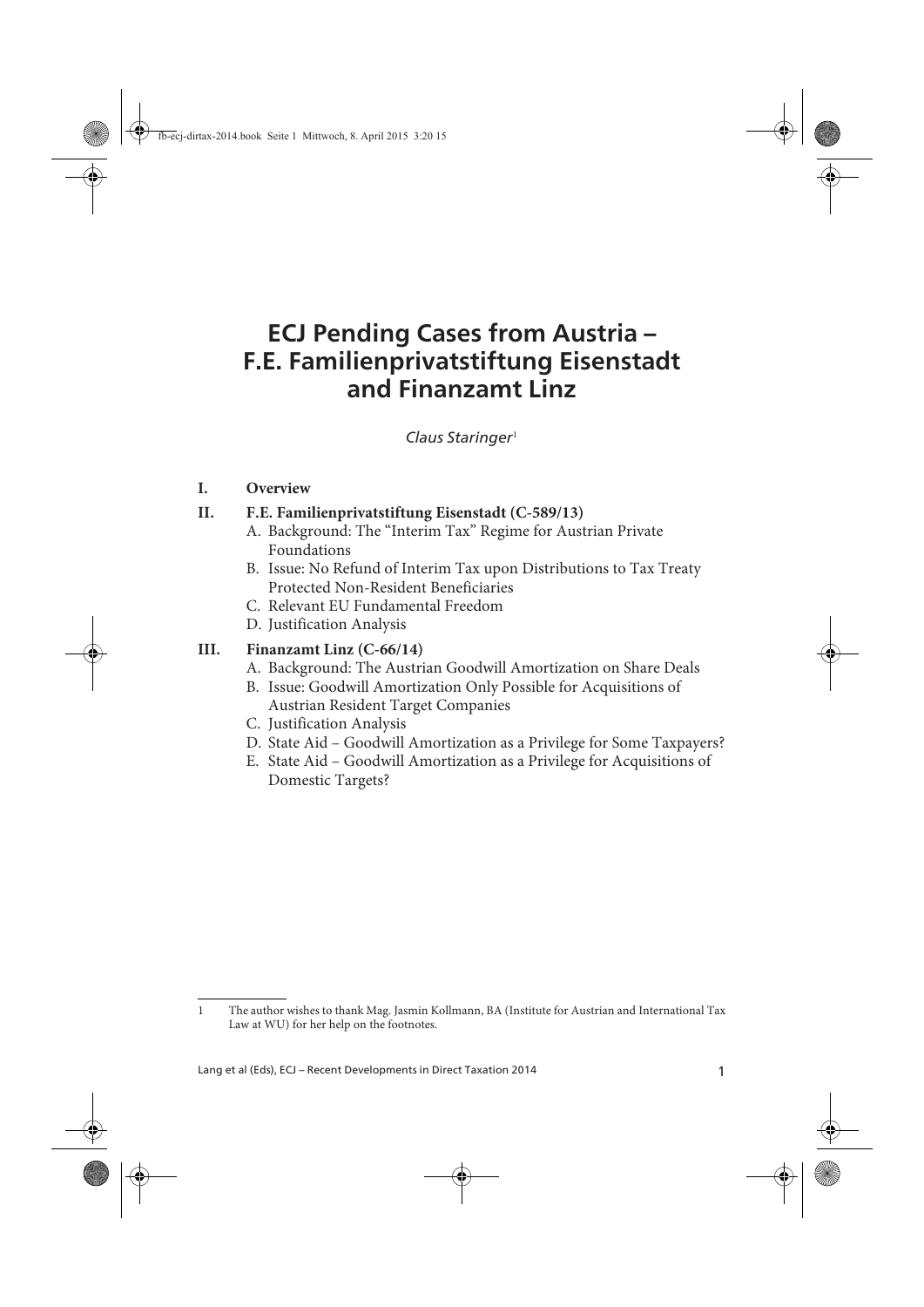# **I. Overview**

There are currently two direct tax cases from Austria pending before the ECJ: In F.E. Familienprivatstiftung Eisenstadt (C-589/13) the court will have to deal with the issue of whether it is in line with the free movement of capital that Austrian law denies a private foundation the full refund of "interim tax" paid by the foundation upon a distribution that the private foundation makes to non-resident beneficiaries who are tax treaty protected (while such refund would be granted if there were no such tax treaty protection for the non-resident beneficiary).<sup>2</sup>

In Finanzamt Linz (C-66/14) the issue is whether it is in line with the freedom of establishment that the goodwill amortization on share deal acquisitions, as granted by Austrian law in the years at issue, is exclusively foreseen for the acquisition of domestic (i.e. Austrian) target companies (but no such goodwill amortization is possible for the acquisition of non-resident target companies, even if resident in another EU Member State). Further, the Finanzamt Linz case also includes a state aid issue as to the alleged selectivity of the grant of the goodwill amortization only in specific situations while others remain excluded from it.<sup>3</sup>

# **II. F.E. Familienprivatstiftung Eisenstadt (C-589/13)**

### **A. Background: The "Interim Tax" Regime for Austrian Private Foundations**

Since 1993, Austrian law has allowed for the establishment of private foundations (Privatstiftungen). Such private foundations are independent juridical persons, established by a founder (Stifter), but with an independent board (Stiftungsvorstand) and without any ownership of the founder in the foundation or its assets. According to the foundation deed (Stiftungsurkunde), the board may (or even has to) grant distributions (Zuwendungen) to beneficiaries (Begünstigte) of the foundation.

Initially (i.e. in the initial version of the tax regime for private foundations), the foundation was tax exempt on its investment income and capital gains derived from the alienation of shares. The concept of the taxation of foundations was that such income should not be taxed at the level of the foundation, but only in the hands of the beneficiaries, so that such income was therefore taxed only if and to the extent that it was later distributed to the beneficiaries. Tax was then levied on the distribution in the hands of beneficiaries at an income tax rate of 25 %. The result of that regime was a deferral effect, which could be significant if no or only small amounts of distributions were made to the beneficiaries.<sup>4</sup>

<sup>2</sup> See below Chapter II.

<sup>3</sup> See below, Chapter III.

<sup>4</sup> Metzler, in KStG (M. Lang et al. eds., 2009) Section 13 m.n. 6.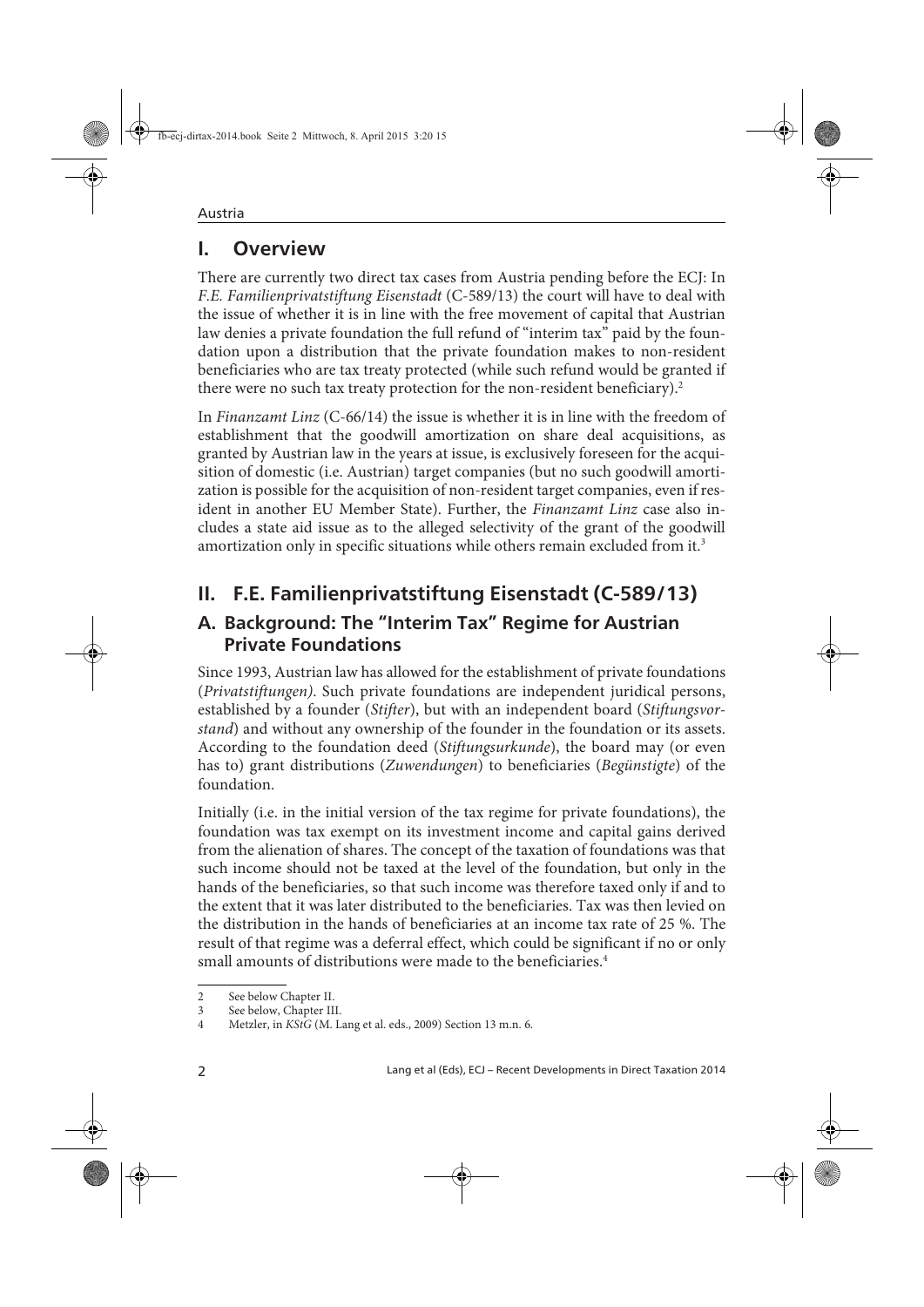Over the years, the tax regime for foundations was changed to mitigate (and later abolish altogether) the deferral effect by introducing an "interim tax" (Zwischensteuer) for the initially exempt income in the hands of the foundation. Such interim tax was 12.5 % in the years in dispute in the F.E. Familienprivatstiftung Eisenstadt case. In later years it was increased to 25 % (then reaching the full level of standard Austrian corporate income tax, so that today no deferral effect exists anymore).<sup>5</sup> Technically, the interim tax is nothing other than a corporate income tax levied on the foundation's income. The term "interim tax" is however typically used to describe the intention of the law to levy a tax first at the level of the foundation, which is later refunded to the foundation if and to the extent that it makes distributions to beneficiaries. In other words, the sole purpose of the interim tax concept is to ensure that the above described deferral effect is mitigated (or abolished for the later years with a tax rate of  $25\%$ ).<sup>6</sup>

Nonetheless, the initial concept of an ultimately tax free status for the foundation for investment income and capital gains from shares has in principle still been kept in place. This is clearly demonstrated by the fact that any residual interim tax, i.e. interim tax that has not yet been refunded to the foundation because no or not enough distributions have been made to beneficiaries, is ultimately refunded in full to the foundation upon its dissolution.<sup>7</sup> It is therefore ensured by Austrian law that the interim tax system does not lead to a final burden for the foundation over its lifetime.

#### **B. Issue: No Refund of Interim Tax upon Distributions to Tax Treaty Protected Non-Resident Beneficiaries**

The specific issue in the case at hand was as follows:

Unlike the system for foundations with domestic beneficiaries described above, no refund of interim tax was possible for the foundation under Austrian law upon distributions that were made to non-resident beneficiaries from tax treaty countries, who could benefit from a relief from Austrian tax on their distributions under a tax treaty concluded between their country of residence and Austria.<sup>8</sup> In such cases, the interim tax was refunded to the foundation only upon dissolution of the foundation (then in full).<sup>9</sup> Obviously, this can have a significant effect on the foundation's liquidity position as the refund may be deferred for a very long time (as typically such foundations are established for longer, i.e. up to 100 years, dissolution frequently cannot be expected in the near future).

<sup>5</sup> With the Budgetbegleitgesetz 2001, BGBl I 142/2000, the interim tax of 12.5 % was introduced. By the Budgetbegleitgesetz 2011, BGBl I 111/2010, the interim tax was increased to 25 %.

<sup>6</sup> Schuchter, in Körperschaftsteuergesetz (M. Achatz & S. Kirchmayr eds., 2011) Section 13 m.nos 150 et seqq, ErlRV 981 BlgNR 24 GP 133.

<sup>7</sup> Sec 24 para 5 no 6 Corporate Income Tax Act.

<sup>8</sup> Sec 24 para 5 no 4 Corporate Income Tax Act.<br>9 Sec 24 para 5 no 6 Corporate Income Tax Act.

<sup>9</sup> Sec 24 para 5 no 6 Corporate Income Tax Act.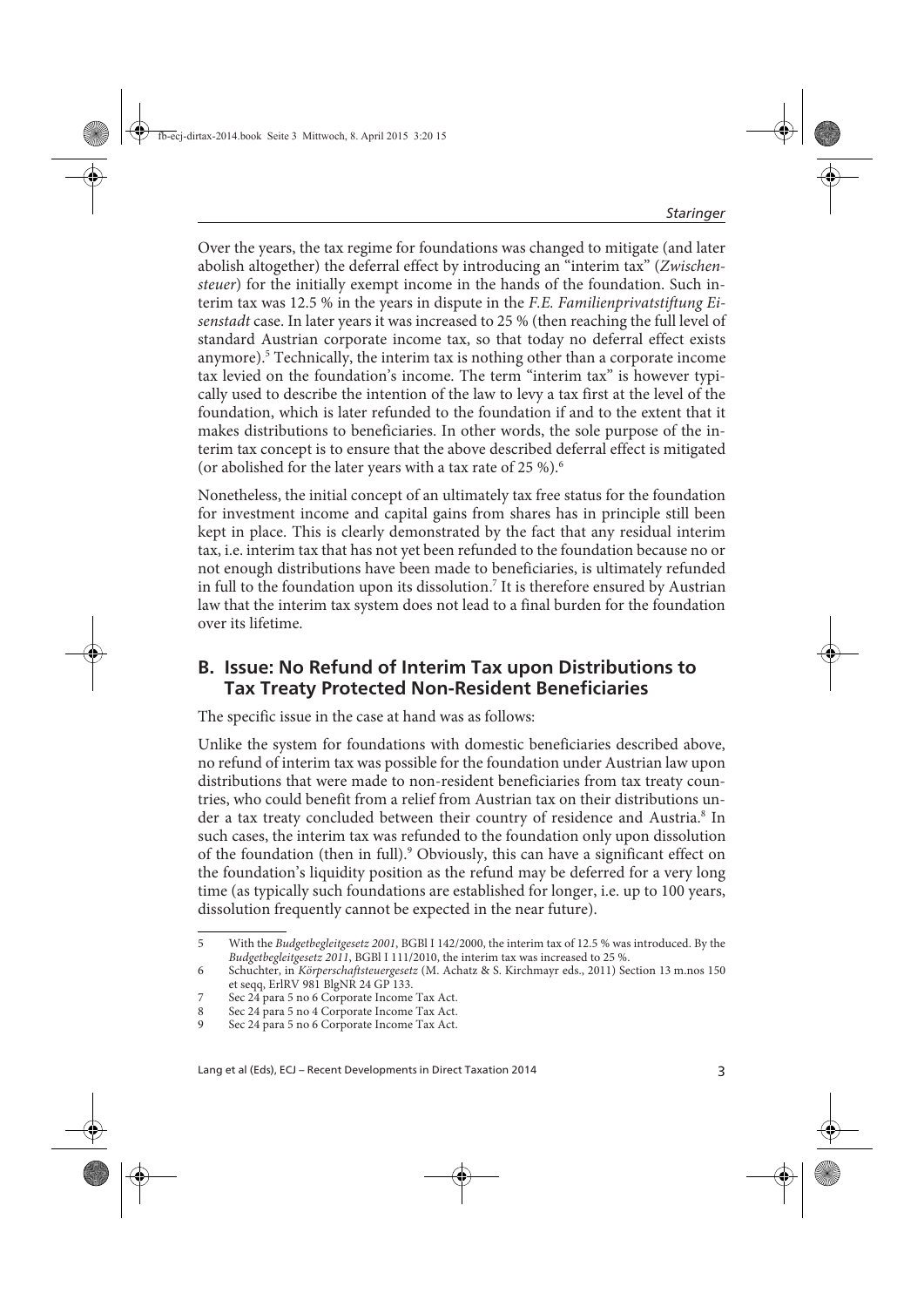Therefore, the foundation is discriminated against in so far as its right for an immediate refund of interim tax is dependent on the tax status of its beneficiaries (non-resident or resident).<sup>10</sup> Contrary to what one might expect, the discrimination in the case at hand is not based on a different treatment of distributions to domestic and foreign beneficiaries in general. Rather, the relevant differentiation is made by Austrian law between distributions that can be and those which cannot be taxed in Austria in the hands of beneficiaries, which is expressed by the law by making reference to the existence or non-existence of a tax treaty relief.<sup>11</sup>

The background to this reference to treaty protection is that under most Austrian tax treaties, distributions of foundations to their beneficiaries fall under the other income article (following Article 21 of the OECD Model). Austria as the source state is required to grant a full relief from Austrian tax on such "other income" in full (i.e. Austria cannot levy any tax on the other income). Also, the treaties applicable in the case at hand did not allow Austria to tax the distribution to the foreign beneficiaries who were resident in Belgium and Germany, respectively. The Austria/Belgium treaty treats distributions of an Austrian foundation as other income under Article 21.<sup>12</sup> The same is true for the old Austria/Germany treaty concluded in 1954 which was to be applied for the tax year in question $13$  (in the meantime a new tax treaty with Germany has been entered into force that treats such distributions of foundations as dividends under Article 10).<sup>14</sup> Therefore, in applying the tax treaties applicable in the case at hand, Austria could not tax the beneficiaries on the distributions and so the foundation was denied a refund of its interim tax.15 By contrast, had the beneficiaries been resident in Austria (or resident in a foreign country without a tax treaty with Austria), the foundation would have been granted the refund of the interim tax.

The comparison of the two situations (treaty protected non-resident beneficiary versus domestic beneficiary) makes it apparent that the foundation is in effect taxed only due to the fact that the beneficiary is resident in a tax treaty country. The foundation is therefore in a situation which may be seen as equivalent (or at

<sup>10</sup> Simader, ECJ Referral Regarding Interim Tax for Private Foundations (Familienprivatstiftung Eisenstadt (Case C-589/13)), European Taxation (2014) p. 344.

<sup>11</sup> Simader, European Taxation (2014) pp. 341 et seq.

<sup>12</sup> Art 21 of the Austria - Belgium Income and Capital Tax Treaty (1971) reads as following: "A resident of a Contracting State shall not be liable to tax in the other Contracting State in respect of items of income which are not expressly mentioned in the foregoing Articles unless such items of income are included in the income attributable to a permanent establishment or a fixed base maintained in the lastmentioned State by the said resident of the first-mentioned State."

<sup>13 2001.</sup>

<sup>14</sup> Austria – Germany Income and Capital Tax Treaty (1954) (as amended through 1992).

<sup>15</sup> In fact, the case is slightly more complex as Austrian law does not even require the foundation to pay interim tax if and to the extent distributions to (not treaty protected) beneficiaries are made in the same year, as then deviously no interim tax is required to be levied. However, this refraining from levying interim tax was denied to the foundation in the case at hand due to the beneficiaries' treaty protection. In the following, for simplification this disputed assessment of interim tax is also dealt with as a denial of refund of interim tax, although it is technically a slightly different situation.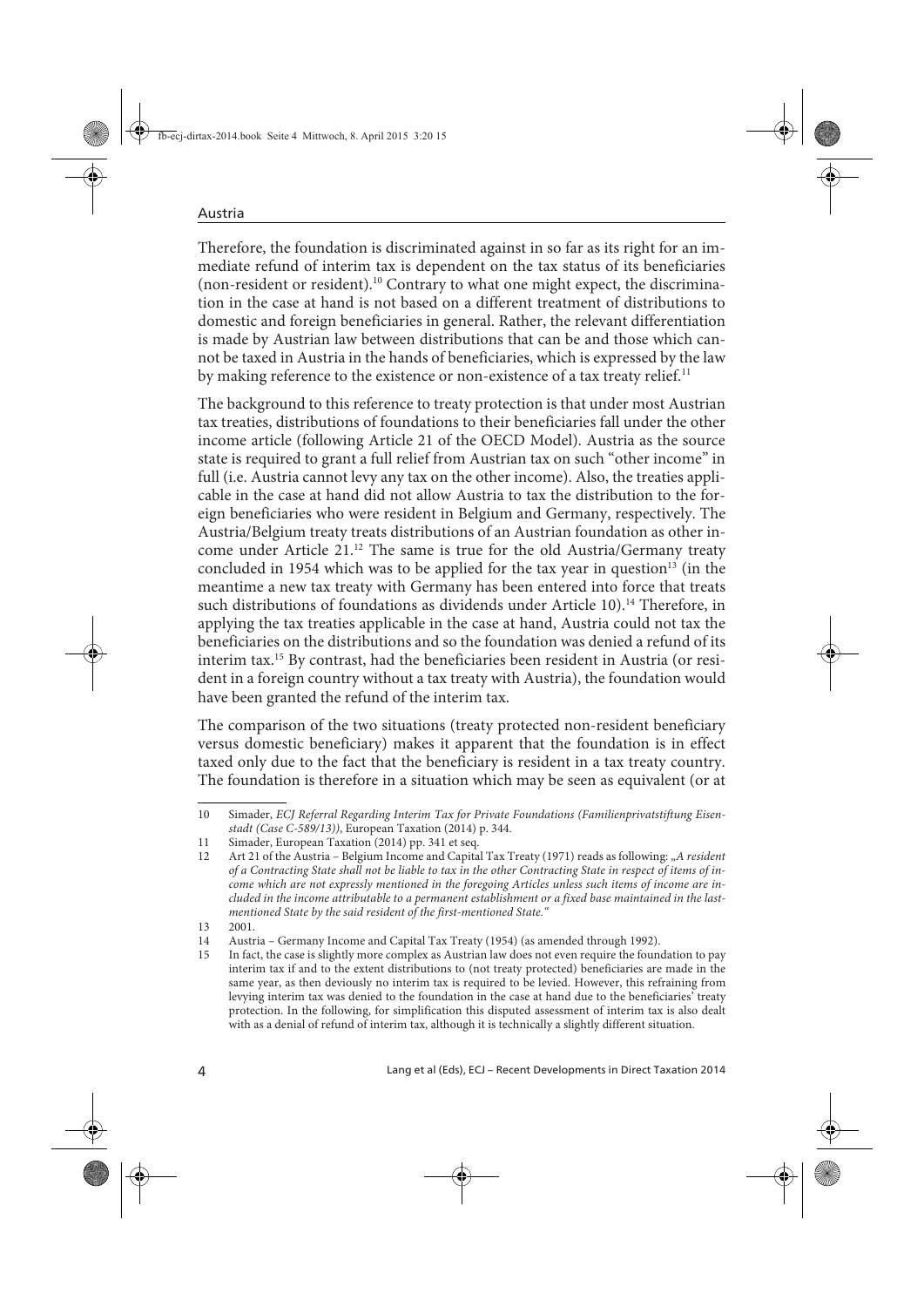least similar) to a case of shareholder discrimination which is protected under the non-discrimination article in many tax treaties (following Article 24 paragraph 5 of the OECD Model).16 In the order for reference of the Austrian court, there is no indication that the foundation did actually argue for such shareholder non-discrimination, although at least the tax treaty with Belgium did include a non-discrimination clause following Article 24 paragraph 5 OECD Model. It could be that the foundation had doubts as to whether the case at hand was actually covered by shareholder non-discrimination, as this would have required, first, that the foundation was seen as an "enterprise" in the meaning of Article 24 paragraph 5 OECD Model, and, second, that the foundation was "directly or indirectly owned or controlled" by its beneficiaries. These are issues of the actual scope of Article 24 paragraph 5 OECD Model.

However, whether the protection granted by the OECD Model against shareholder non-discrimination could actually be invoked in a foundation/beneficiary relationship is not a matter of EU law, therefore it will not be further investigated here. In particular, the "ownership and control" element, which is required by Article 24 paragraph 5 OECD Model, would require careful analysis in the case of a private foundation.<sup>17</sup> The problem will be that it is typically in the nature of such foundations that they are neither "owned" nor "controlled" by their beneficiaries, which may be an argument against applying the shareholder non-discrimination protection in such a foundation/beneficiary relationship.18 On the other hand, the argument has at least been advanced in the literature that there may be exceptional situations where beneficiaries do have a similar role to that of shareholders in relation to the foundation. For these cases, at least, the foundation/beneficiary relationship is claimed to be equivalent to "ownership or control" as required by Article 24 paragraph 5 of the OECD Model.<sup>19</sup>

### **C. Relevant EU Fundamental Freedom**

Under EU-law, which is of primary interest here, the question is which of the fundamental freedoms is to be invoked in the case at hand. The Austrian court, in its order for reference to the ECJ, has taken the clear position that the relevant freedom is the free movement of capital.<sup>20</sup>

However, the Austrian court, did not provide much of an analysis on what the actual "movement of capital" was that (at least potentially) is to be protected. Obviously, this "movement of capital" cannot considered to be the distribution to the beneficiary, because such distribution is not the object of the alleged discrimina-

<sup>16</sup> Lang, Die "Zwischenbesteuerung" der Privatstiftung bei Zuwendungen an im Ausland ansässige Begünstigte, JBl (2003) pp. 810 et seq.

<sup>17</sup> Lang, JBl (2003) pp.810 et seq.

<sup>18</sup> Lang, JBl (2003) pp.810 et seq.

<sup>19</sup> Lang, JBl (2003) pp.810 et seq.

<sup>20</sup> VwGH 23 October 2013, 2010/13/0130.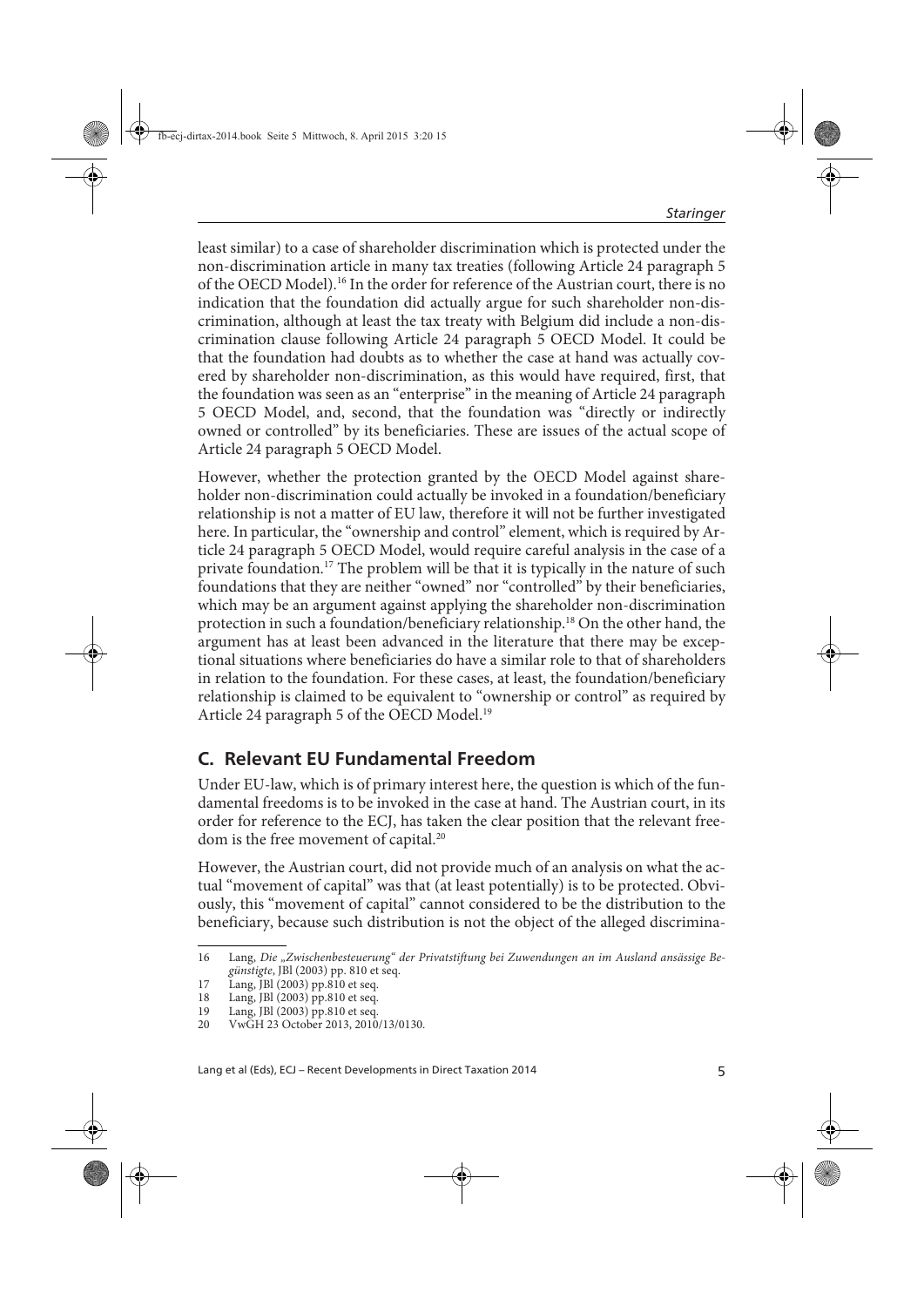tion (as it is not taxed in Austria anyway). Rather, the issue is more with the tax status of the foundation itself, because the taxation of the foundation's income depends on the beneficiaries' treaty status when making a distribution. The object of discrimination is therefore the taxation of the foundation itself.21 The Austrian court has stated that such tax on the foundation has the potential "to prevent cross-border arrangements". This is the key explanation of the court as to why there is a potential infringement of the free movement of capital.<sup>22</sup>

However, it is not entirely clear precisely what the "prevention of cross-border arrangements" means or who actually is prevented from entering into a cross-border arrangement in the case at hand. What is clear is that the beneficiary does not make an "investment" (or "transfer of capital") in the foundation, as it is in the nature of the foundation that its beneficiaries do not inject any capital into it (this is done by the founder). At first sight, the cross-border arrangement that potentially can be prevented by not refunding the interim tax to the foundation can be seen as the distribution payment made by the foundation to its treaty protected beneficiaries. However, it is notable that there is no (at least no direct) link between the non-refund of interim tax at the level of the foundation and the foundation's ability to make distributions to treaty protected beneficiaries. The foundation is not legally restricted in making full distributions to such treaty protected beneficiaries<sup>23</sup>. Rather, it is at the discretion of the board of the foundation (which has to act in accordance with the foundation deed) to whom distributions are made and in what amount. It may well be therefore, that the increased burden of tax for the foundation (through the non-refund of interim tax) would leave the amount of distribution to the treaty protected beneficiary unaffected. It is therefore at least possible that the foundation does not economically pass its tax cost on to the beneficiary through a reduced distribution payment.<sup>24</sup> In such cases, the ultimate burden will remain at the level of the foundation.

At least in such situations one will have to assume that the "cross-border arrangement" which is protected by the free movement of capital is the designation of treaty protected non-resident beneficiaries, such designation being made by either the founder or the foundation's board. In other words, there is a tax incentive for the board (or the founder) not to designate such treaty protected non-resident beneficiaries in order to keep the right to a full refund of interim tax for the foundation intact. This implies that the designation of a foundation's beneficiaries is actually covered under the free movement of capital, although such designation in itself neither implies a capital movement nor that such a capital movement is effected by the beneficiaries. The argument that needs to be made in order to ap-

<sup>21</sup> Pinetz, Vereinbarkeit der "Zwischensteuer" mit der Kapitalverkehrsfreiheit, ecolex (2014) pp. 469 et seq.

<sup>22</sup> VwGH 23 October 2013, 2010/13/0130.

<sup>23</sup> Arnold, in Privatstiftungsgesetz (N. Arnold, ed., 2013) Section 5 m.nos 16 et seqq.

<sup>24</sup> Ludwig, Abgabenrechtliche Behandlung der Zuwendungen an Begünstigte, in Stiftungshandbuch (N. Arnold & C. Ludwig) pp. 226 et seqq.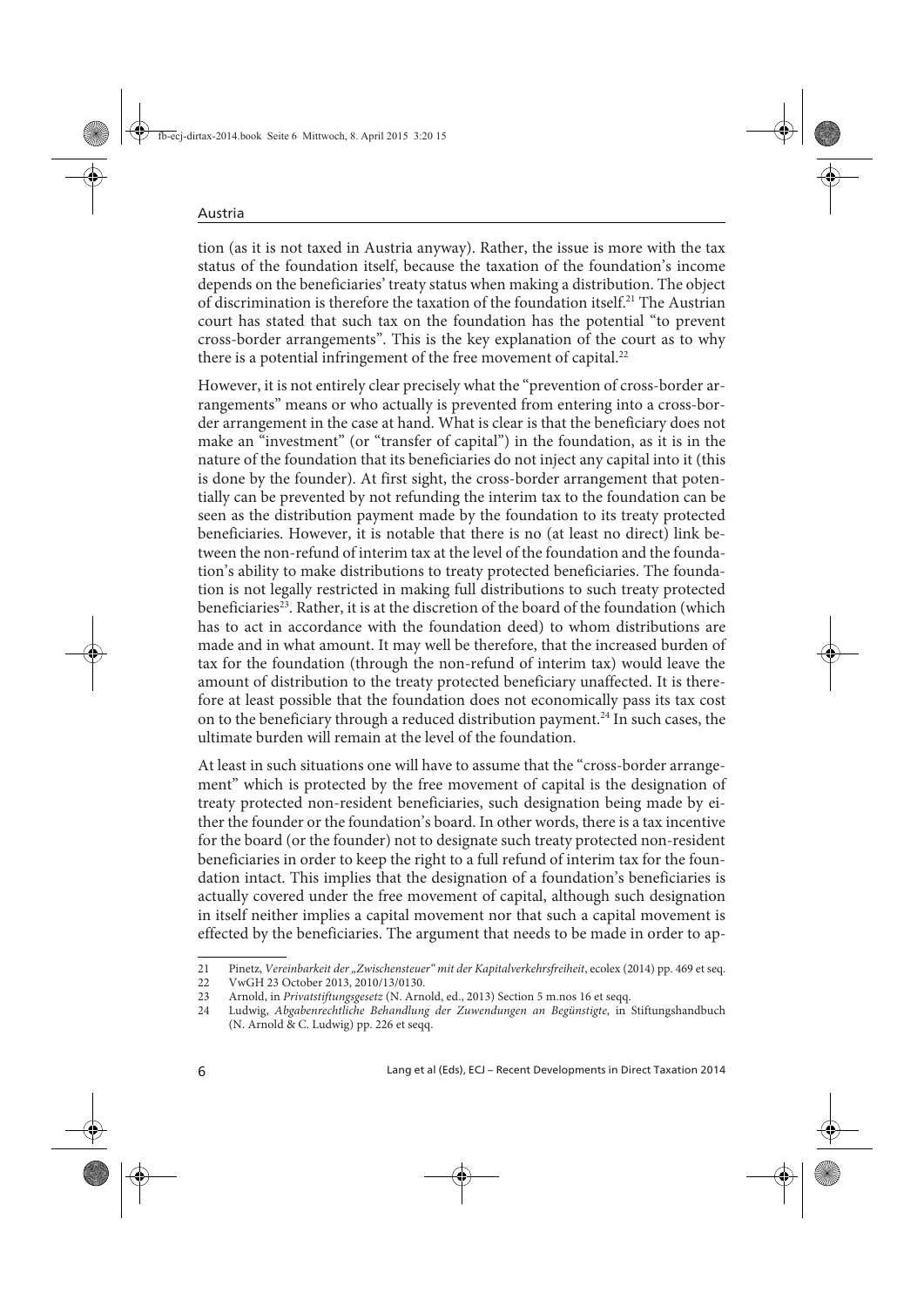ply the freedom is therefore that the designation of beneficiaries will, at least indirectly, affect the tax position of the foundation and, if not necessarily then at least potentially, may make it less likely for the foundation to actually pay out distributions to non-resident (and treaty protected) beneficiaries.<sup>25</sup>

### **D. Justification Analysis**

The Austrian referring court has proposed a justification argument in order to justify the above described discrimination. According to the Austrian court, it is the intention of Austrian law to ensure that the foundation's income is at least somehow taxed in Austria, if not in the hands of the beneficiary, then in the hands of the foundation. According to the Austrian court, it is therefore justified that the foundation is not granted a refund of the interim tax in situations where the beneficiaries cannot be taxed on their distributions in Austria.<sup>26</sup>

The argument of the Austrian court is very similar to the reasoning developed by the ECJ in the ACT Group Litigation case (C-374/04), although surprisingly, the Austrian court did not refer to that ruling in its order for reference. In ACT Group Litigation, the ECJ had to deal with the UK advance corporation tax (ACT) system which, in simplified terms, did foresee a credit or refund of an earlier paid ACT to a UK company when making a distribution to its UK shareholders, but no such credit or refund was granted if the shareholders were not resident in UK. There is no need to repeat the entire outcome of the ACT Group Litigation case here, which was ultimately decided in favour of the UK ACT system (i.e. no discrimination was found by the ECJ).<sup>27</sup> The key argument of the ECJ in ACT Group Litigation was that there was no comparable situation for an ACT credit (or refund) in terms of the shareholders being either resident or non-resident in the UK.<sup>28</sup> Given the non-comparability of the two situations, technically no discrimination could be identified by the ECJ. This allowed the ECJ to solve the ACT Group Litigation case on a comparability level, which allowed the court to avoid the otherwise necessary analysis of the "cross tax payer coherence" argument, i.e. whether the coherence of the UK ACT system could actually require that a credit/refund of ACT was denied where shareholders were not taxable on their distributions received from a UK resident company. In ACT group litigation, the ECJ based its ruling ultimately on a policy-based argument, emphasizing that the source state would forego taxation of income that was generated in its territory, if the source state were obliged to grant an ACT credit/refund also for dividends paid to non-resident shareholders.<sup>29</sup> This leads to the core of the  $ACT$  Group Litigation case: If a

<sup>25</sup> EU 2013/0007-1, 2010/13/0130.

<sup>26</sup> VwGH 23 October 2013, 2010/13/0130.

<sup>27</sup> Denys, The ECJ case law on cross-border dividends revisited, European Taxation (2007) pp. 224 et seqq.

<sup>28</sup> Denys, European Taxation (2007) pp. 224 et seqq.

<sup>29</sup> Denys, European Taxation (2007) pp. 224 et seqq.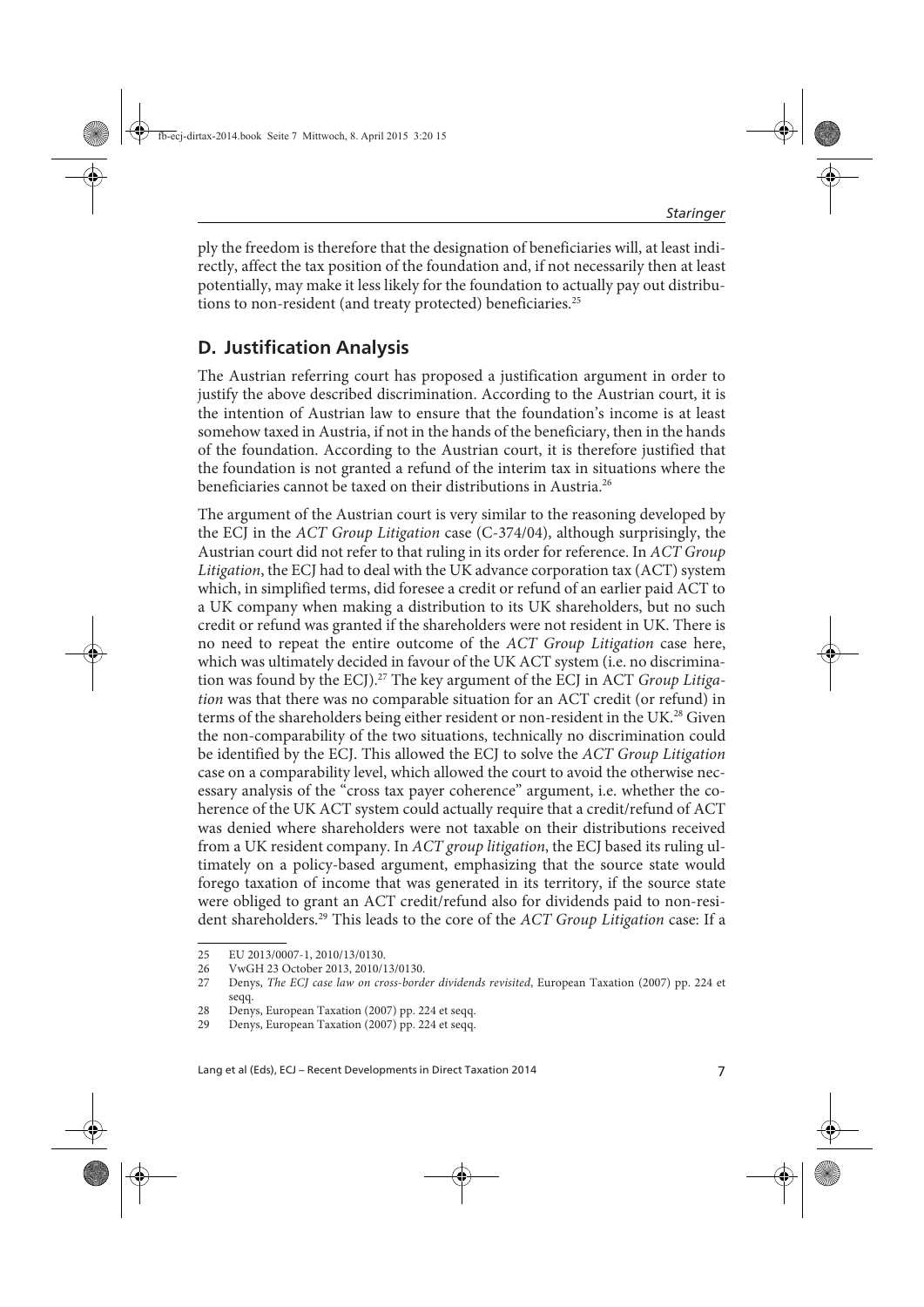credit/refund would also have to be granted on cross-border dividends, this would have had an impact on the UK tax system and the tax revenues generated by it, as the system of corporate income taxation relied on the revenues generated from ACT (or, precisely, its non-refund or credit to non-resident shareholders).

In F.E. Familienprivatstiftung Eisenstadt, it is however questionable whether the logic developed by the ECJ in ACT Group Litigation can really be applied. Although it is true that at first sight there are strong similarities between the two cases, a closer look makes it appear doubtful whether the present case is really comparable to ACT Group Litigation: unlike the UK tax system in ACT Group Litigation, the Austrian corporate income tax system for foundations, through the refund of interim tax, does not voluntarily "forego taxation of income generated on its territory". Rather, it is in the nature of the interim tax system that Austrian law treats foundations, in the end, conceptually as tax-free entities, as there will be a full refund of any interim tax upon dissolution of the foundation in any event (i.e. even where beneficiaries are non-resident and treaty protected).30 In other words, the Austrian system on interim tax for a foundation has accepted, that the interim tax should, conceptually, never be a final burden for the foundation. Therefore it seems difficult to argue (as was argued by the ECJ in ACT Group Litigation) that the denial of interim tax refund secures that there is a tax levied on income generated by the Austrian foundation. In fact, the Austrian tax system has deliberately forgone the possibility of levying any tax from the foundation over its lifetime. This is equally as true for foundations with domestic beneficiaries as it is for foreign (treaty protected) beneficiaries. In conclusion, it seems difficult to assume that distributions to resident and non-resident (and treaty protected) beneficiaries are really not comparable situations with regard to the refund of interim tax to the foundation. Rather, the stronger argument seems to be that the two situations are indeed comparable (and a justification is therefore needed).

Such justification appears difficult. The tax treatment of the beneficiary (i.e. that he could not be taxed in Austria under the tax treaty) can only be relevant for justifying the tax position of the foundation as a coherence argument if, a "cross taxpayer coherence" were accepted.<sup>31</sup> The ECJ has always required the coherence argument to be supported by a direct link between the different parts of a tax system in order to justify the restriction. Such direct link is traditionally not accepted if it involves two different taxpayers (i.e. where one taxpayer, here the foundation, has to suffer a higher tax burden due to the fact that another taxpayer, here the beneficiary, is not taxed with a distribution).<sup>32</sup> The absence of such direct link in the foundation/beneficiary relationship is even more obvious as this relationship is a very distant one. There is no investment by the beneficiary in the foundation, the

<sup>30</sup> Lang, JBl (2003) pp. 803 et seqq.

<sup>31</sup> Simader, European Taxation (2014) p. 343.

<sup>32</sup> ECJ 26 October 1999, C-294/97, Eurowings, [1999] ECR I-07447, para 42.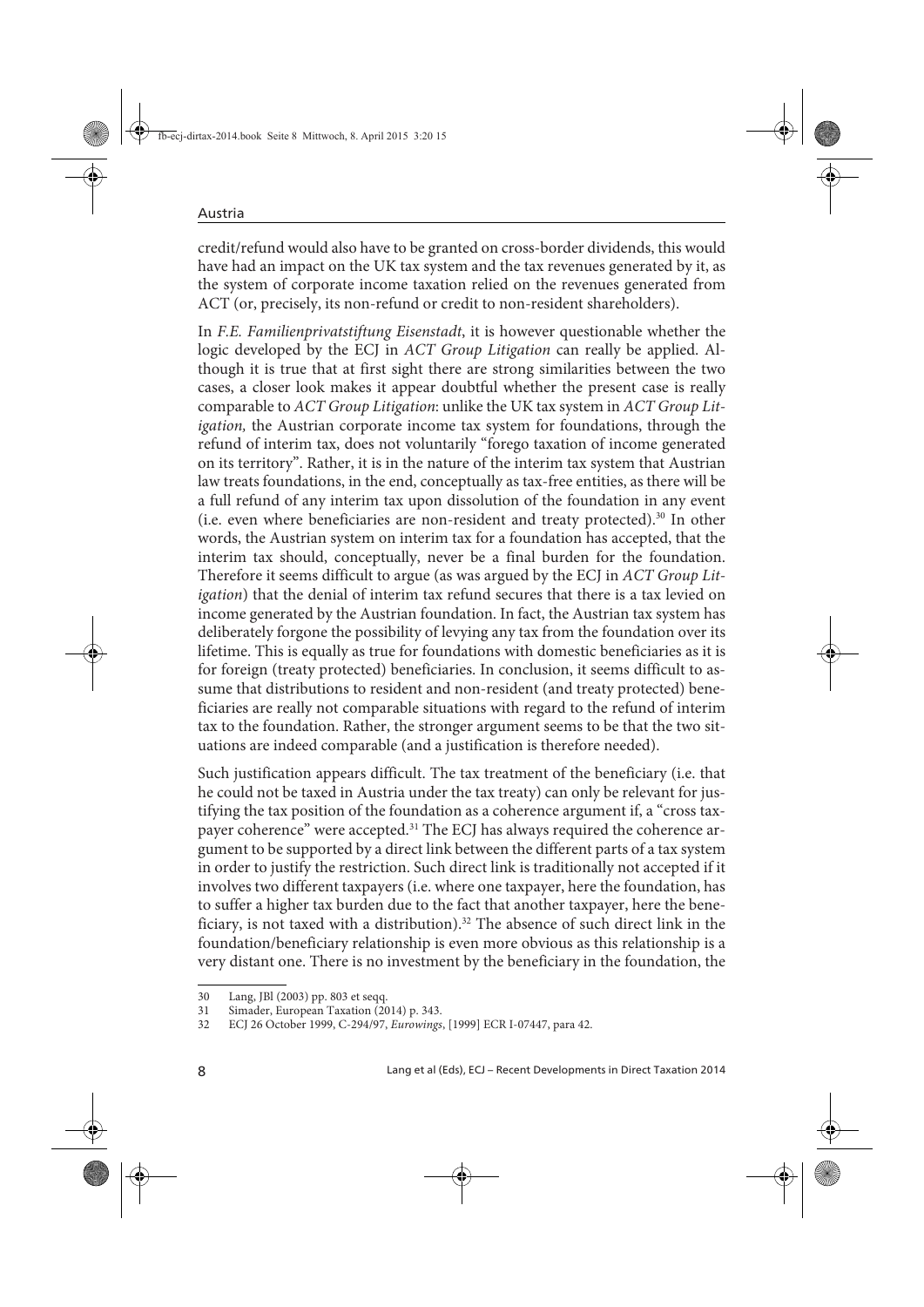beneficiary typically also has no influence in the foundation whatsoever. Ultimately, the foundation and beneficiary are two entirely separate taxpayers. Accordingly, there should be no room for a coherence argument in justification of the non-refund of interim tax for the foundation.

The "balanced allocation of taxing rights" is also doubtful as a justification argument in the case at hand. This argument could be invoked if the national rule in question were to ensure that taxing rights are allocated properly between Austria and the country of residence of the beneficiary according to tax treaties concluded between Austria and that country of residence.<sup>33</sup> However, what Austrian law does by its national law is actually not protecting the agreed balance of taxing rights, but undermining it through technically complying with its international treaty obligations to the other state, while in effect levying a hidden charge on the foundation (through the non-refund of interim tax) when treaty benefits are invoked by beneficiaries.<sup>34</sup>

Even if one were to assume that there is a possible justification argument available, the proportionality of the Austrian tax measure at hand (the non-refund of interim tax) is questionable. This is because Austrian law denies the refund of interim tax in full, even if there is no full, but only partial relief from taxation in Austria under a tax treaty with the resident state of the beneficiary. This is the case in particular under treaties that treat distributions of foundations not as other income (Article 21) but as dividends (Article 10), typically granting the source state a limited right to tax (e.g.  $15\%$ ).<sup>35</sup> In other words, what triggers the non-refund of the interim tax is the mere existence of any kind of treaty protection for the beneficiary, even if it is only in part. This illustrates that the Austrian system is not proportional (although this proportionality issue is not relevant in the F.E. Familienprivatstiftung Eisenstadt case, as the applicable treaties in this case treat the distribution of the foundation as other income without any Austrian source taxation right).

# **III. Finanzamt Linz (C-66/14)**

#### **A. Background: The Austrian Goodwill Amortization on Share Deals**

Under rules introduced in 2005 onwards, Austrian acquiring companies had to amortize the "goodwill element" of the purchase price in share deal acquisitions of target companies over 15 years. The "goodwill element" of the purchase price

<sup>33</sup> ECJ 13 December 2005, C-446/03, Marks & Spencer [2005] ECR I-10837, para 43.

<sup>34</sup> Similar: Pinetz, ecolex (2014) pp. 469 et seq.

<sup>35</sup> Eg. Austria – Germany Income and Capital Tax Treaty (2000) (as amended through 2010), Art 10 para 2.